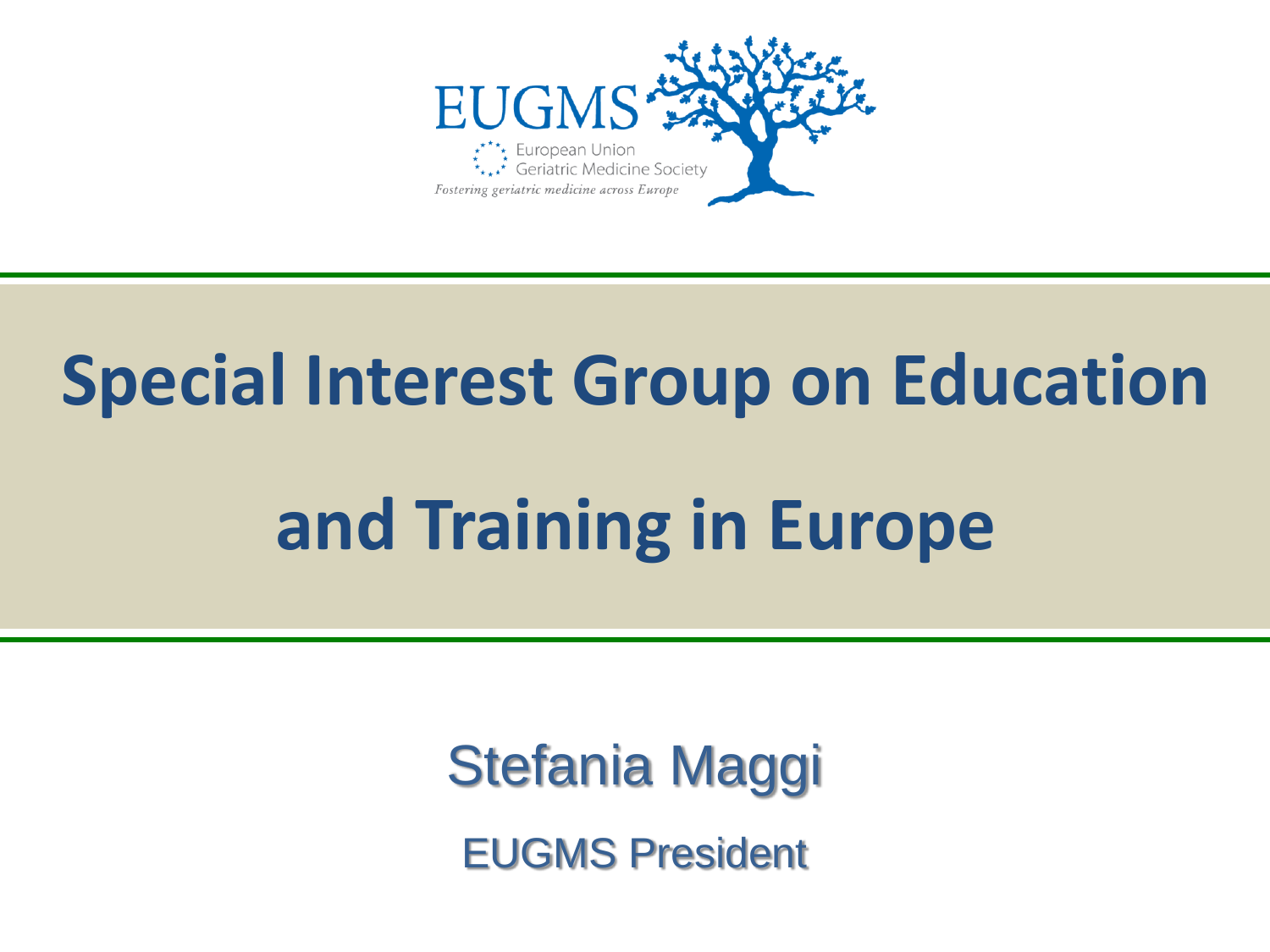#### **Goals of Geriatric Medicine**

Geriatric medicine is the specialty concerned with health related problems in older people, including **acute**, **chronic** and **rehabilitation** problems, in the **community**, **long-stay** and **hospital** settings

Geriatric Medicine Society

Fostering geriatric medicine across Europe

One of the explicit goals of geriatric medicine is *to ensure that every older person receives high quality, patient - centered care*

*Besdine R, Boult C. American Geriatrics Society Task Force on the Future of Geriatric Medicine. Caring for older Americans: The Future of Geriatric Medicine. J Am Geriatr Soc 2005; 53: S245-S2565*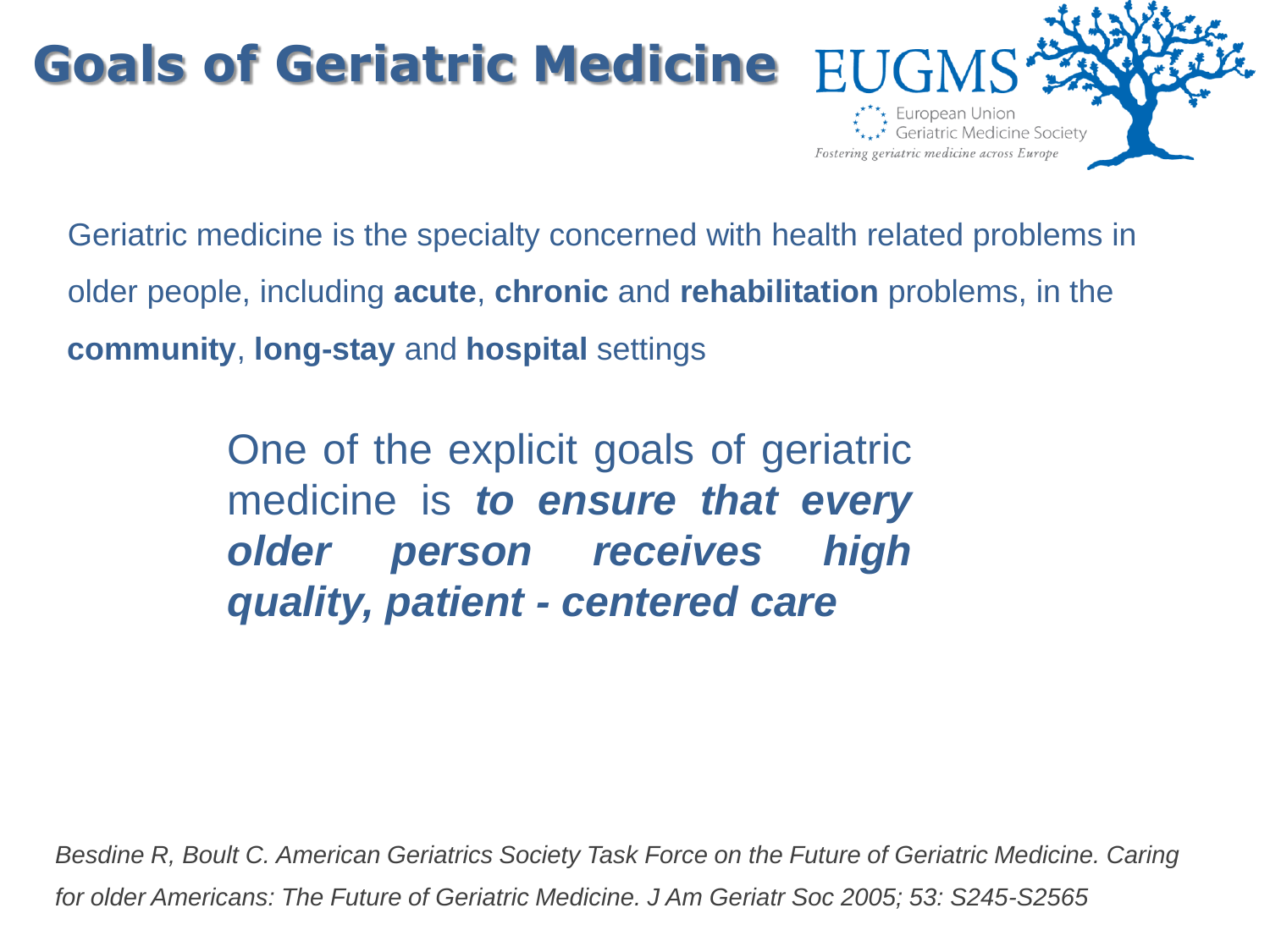## **Current problems**



- *Geriatric teaching is in decline.*
- *Fewer academic units.*
- *Doesn't allow for integrated curricula.*
- *Focus on who is teaching instead of what is taught.*

*Bartram L et al. Age Ageing 2006,35:533-535.*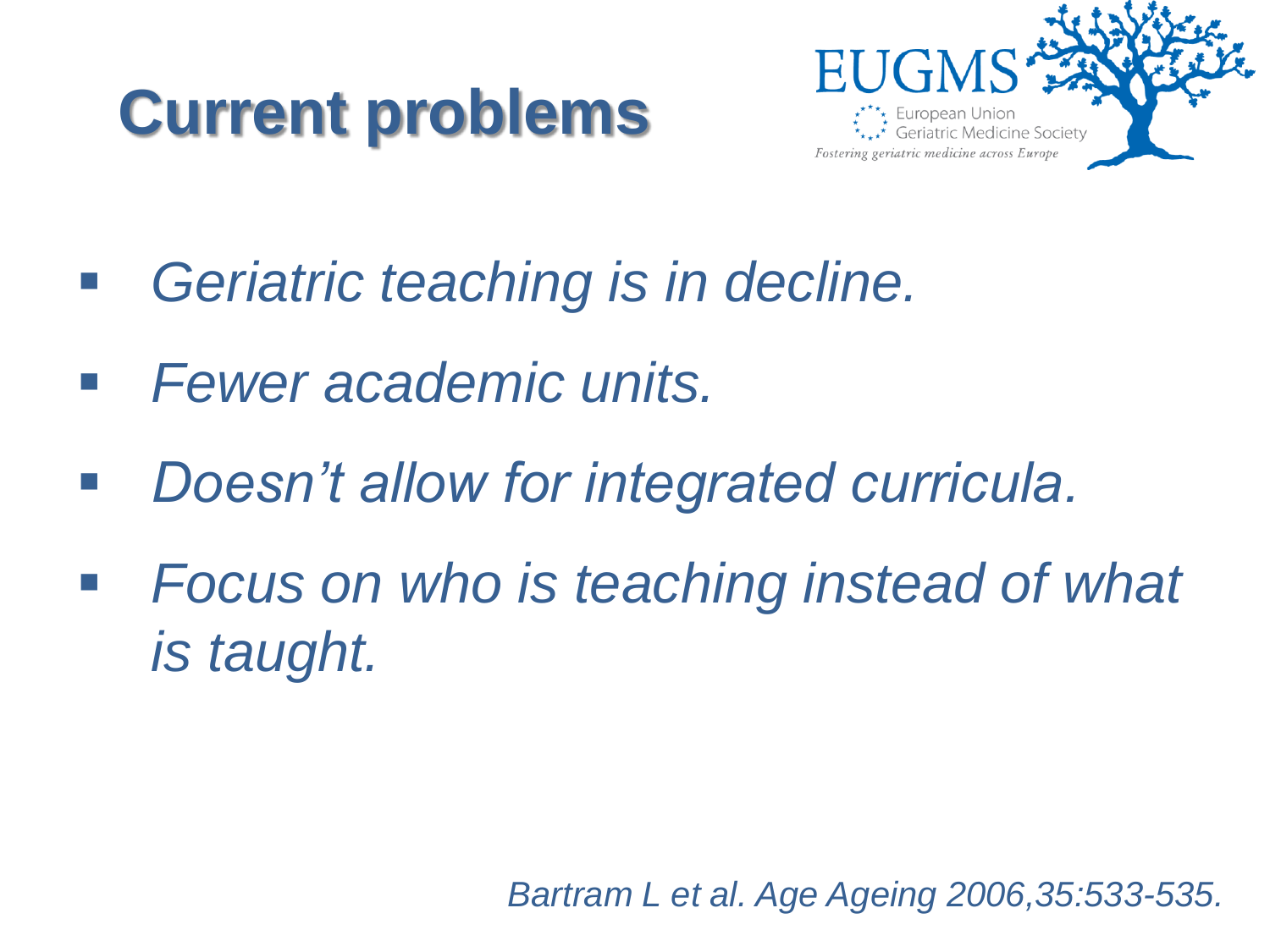### **Background SIG Education and Training**





*Founded in November 2013*



*Currently 36 active members (Trainees as well as Geriatricians).*



*Subgroups:Undergraduate, Postgraduate, Interdisciplinary and Continous Medical Education and Training.*



*Supported by EUGMS, UEMS-GMS, IAGG-ER, EAMA*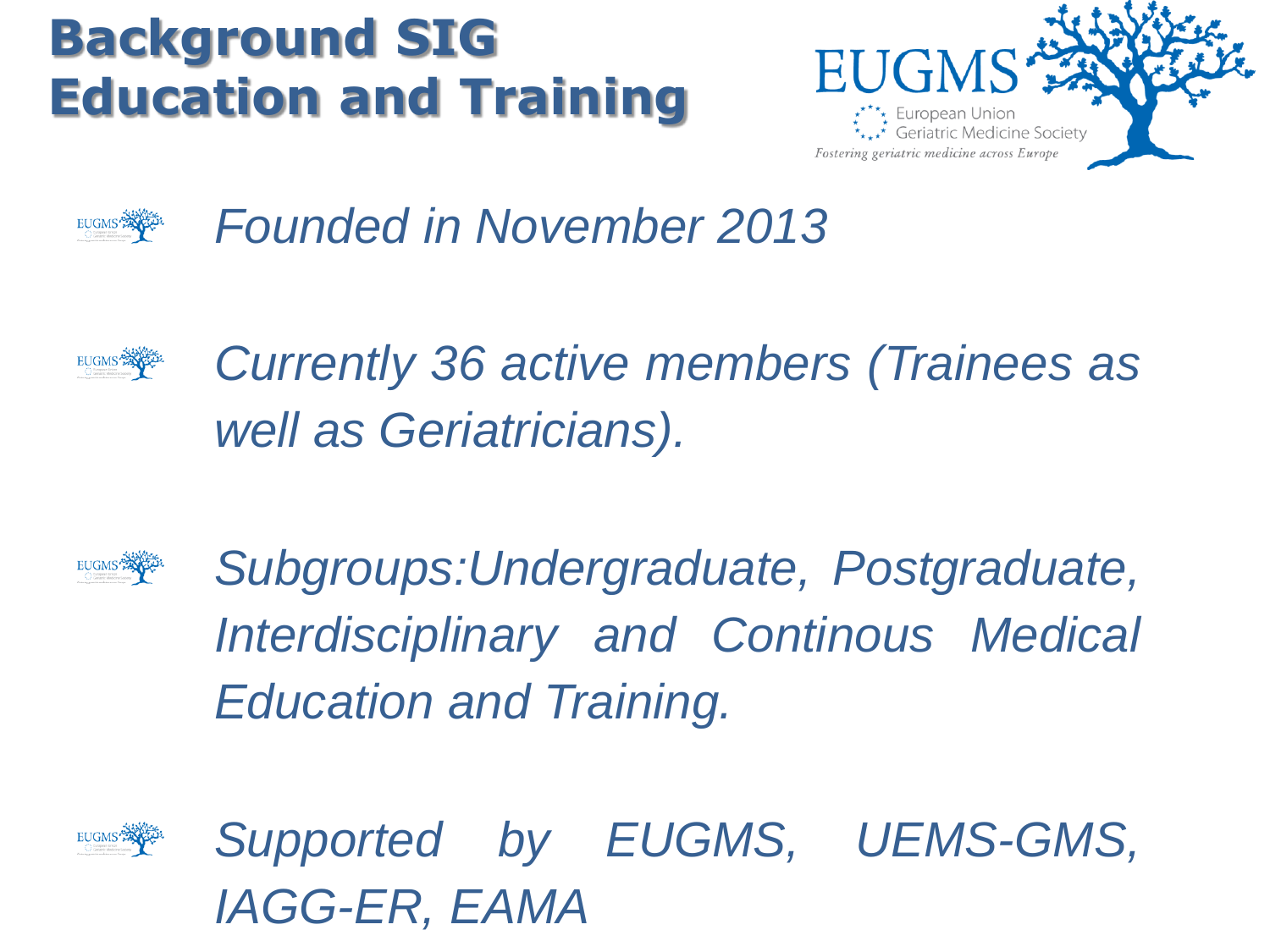### **Outcomes 2015**



- *Postgraduate Curriculum for geriatric medicine*
- *Several Translations of undergraduate Curriculum*
- *SIG Service Corner for Education and Training (with support from EB und FB)*
- *Numerous scientific publications*
- *Symposia and Life Educational Events*